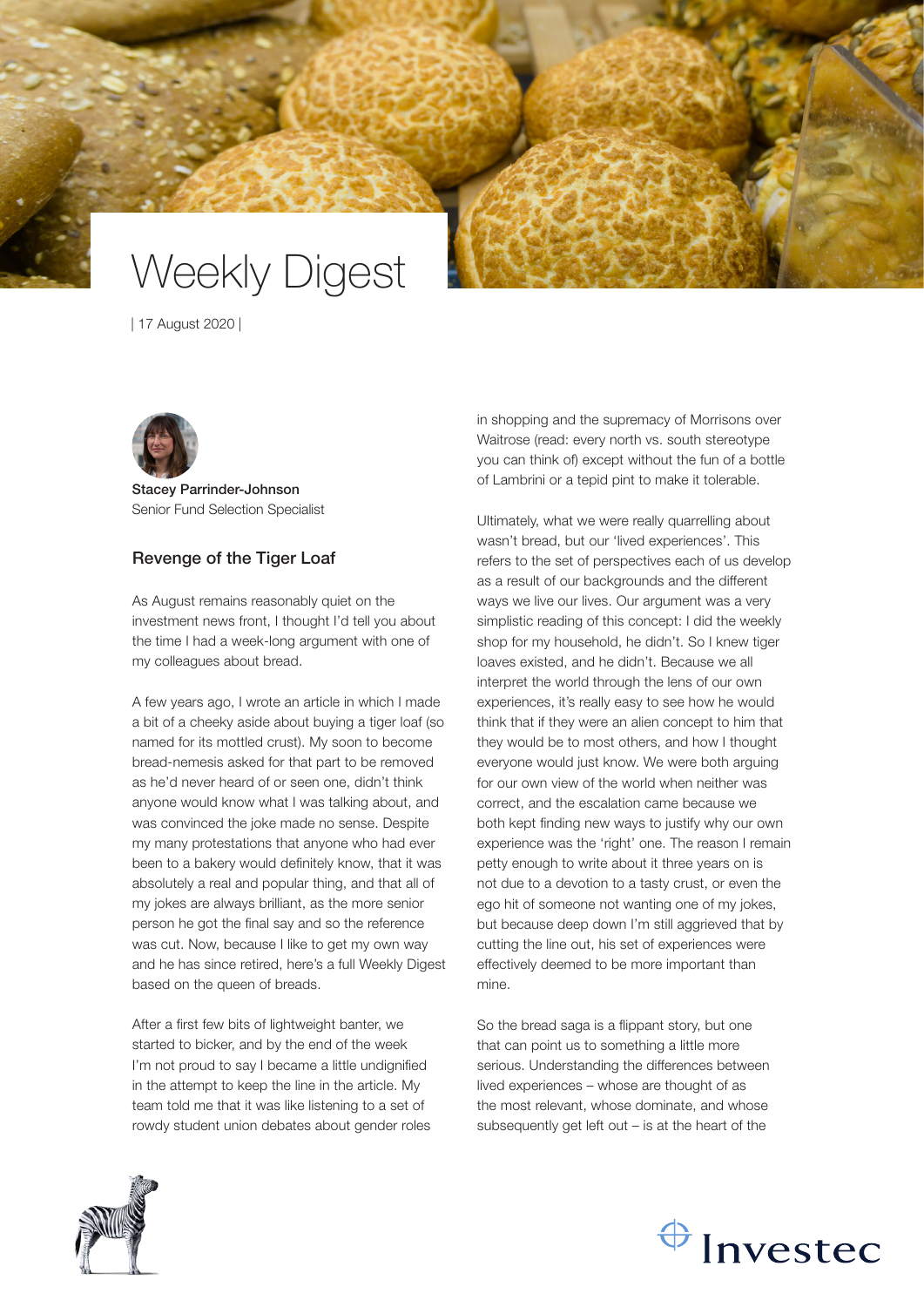debate about inclusion and diversity (whether race, class, gender, age, or any other type). We are increasingly coming to realise that leaving out different sets of experiences has wide ranging and significant implications impacting society, the economy, and even the stock markets. Though it is becoming easier for those whose experiences are being discounted or ignored to have a voice, this can also feel threatening to those who are comfortable with their experiences being accepted as the default.

Our petty spat was an example of us both retrenching into our positions, fearful we were going to lose the argument. But what happened instead? Nobody won. I didn't get my pithy yeastbased joke in the article, the readers didn't get to enjoy it, and I'd bet that he still can't pass a Greggs without a shudder. And you know what?

There was a really easy solution which I've employed here right at the start, by simply telling you briefly why the tiger loaf is named as it is. I mean, it's laughably basic.

If we'd have opened our minds a bit more to what the other was saying it would have taken a whole thirty seconds to realise we needed the grand total of six words and couple of brackets. I'd have been happy (and more willing to accept that bread opinions are a subjective thing), my joke would still have been funny, and he'd have been tempted to have a new experience for breakfast. I'd probably even have put it in the toaster for him.

In situations where people listen to each other and incorporate diverse views into their own knowledge it's not just that you can finish up with a better 'win'. What's equally as important is the fact that nobody loses. Thinking or hearing about something from another angle is always an additive process, and detracts only when we discount those views blindly or actively seek to destroy them. But in reality, it takes guts to seek other perspectives, be open- minded, and show willing to adjust what you do. It's a bit messy and quite difficult, and so that's why it's easier to brush others off, convince

yourself you and only you are correct, then go on the attack to prove it.

If you want a better example than bread, look at the announcement last week that Kamala Harris is to be Joe Biden's running mate for the 2020 US presidential election. There are numerous lived experiences that Harris brings to the table that Biden will never have had, which – if they win the election – have the potential to make their decision making better for a wider range of people. And if you disagree with that sentiment, that's fine, but I'd challenge you to argue seriously that anyone loses representation by her being there. As is to be expected though, Donald Trump has chosen to attack, disputing Harris's eligibility to be a candidate. What does he have to lose? Not just the election, but the comfortable feeling that he and a large part of his voter base get from it being their lived experiences that are currently accepted as the norm.

The idea that diversity can make for better decisions also has huge implications for investing. As the world becomes increasingly complex and information abounds, finding an 'edge' when investing is becoming much harder. Technology is often touted as a solution but, while algorithms and software can be clever, they are ultimately accessible to anyone who is willing to pay. So if there is any other way to improve your chances of getting an investment decision right, you'd be bonkers not to take it.

This is why we think the weakest investors are those who surround themselves with people who will do exactly as they demand and who will always agree with them. These managers also tend to proudly state that they hire only according to set criteria – usually involving the same university and professional qualification – thinking it's a badge of honour when it's really just the investment equivalent of an attack on the 'other'. The benefit of this is always given as decisiveness, but I'm not convinced. They might be able to make a decision quicker, but it's unlikely they'll be able to make it hetter



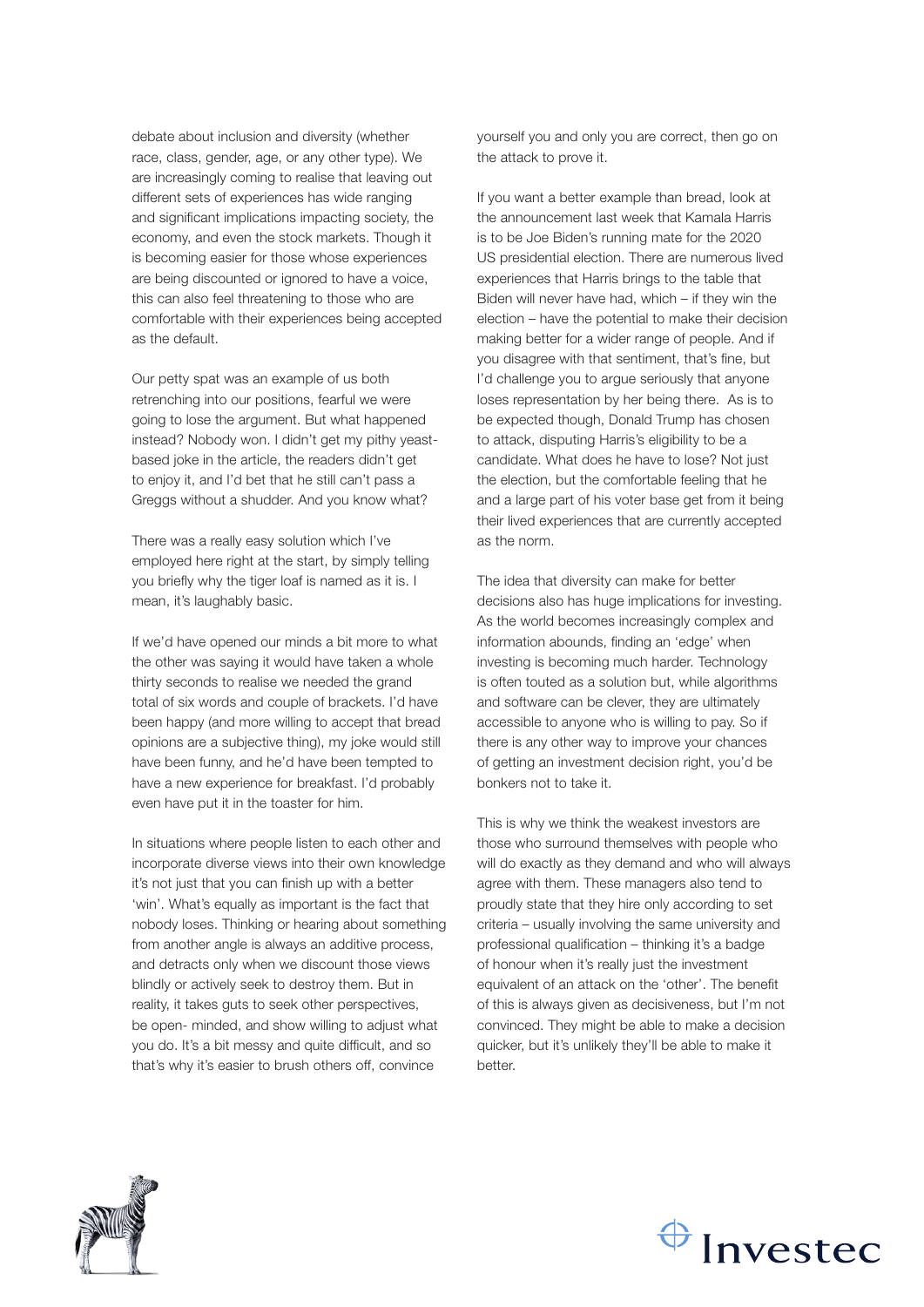In last week's Digest, Andrew wrote about some of the more short term things the funds team have been working on, but we also have some longer term projects that are focused on the diversity concept. We continue to test how well the managers on our list incorporate various perspectives into their investment choices; in the people and information sources they select, the structures they have in place to make sure they are heard and implemented, and the impact this has on returns. Not long ago, we removed a fund from our list with a great performance record but where we thought that future returns would be compromised by a lack of enough inputs. We also continue to work closely with the boards of investment trusts to ensure that they are both holding managers to account and are looking at their own diversity of views. We have been very active where we view challenge as lacking, and see this as something that we will only continue to develop more in the future.

And finally, we're looking at ourselves, submitting our own processes to the same tests we're giving others and trying to incorporate anything we see as best practice. I'm not going to pretend it's easy, but if it can help us make better selections it will be worth it. My contribution has been constant repetition of a simple question to anyone I speak to: "What do you see here that I don't?" Let's call it the tiger loaf question